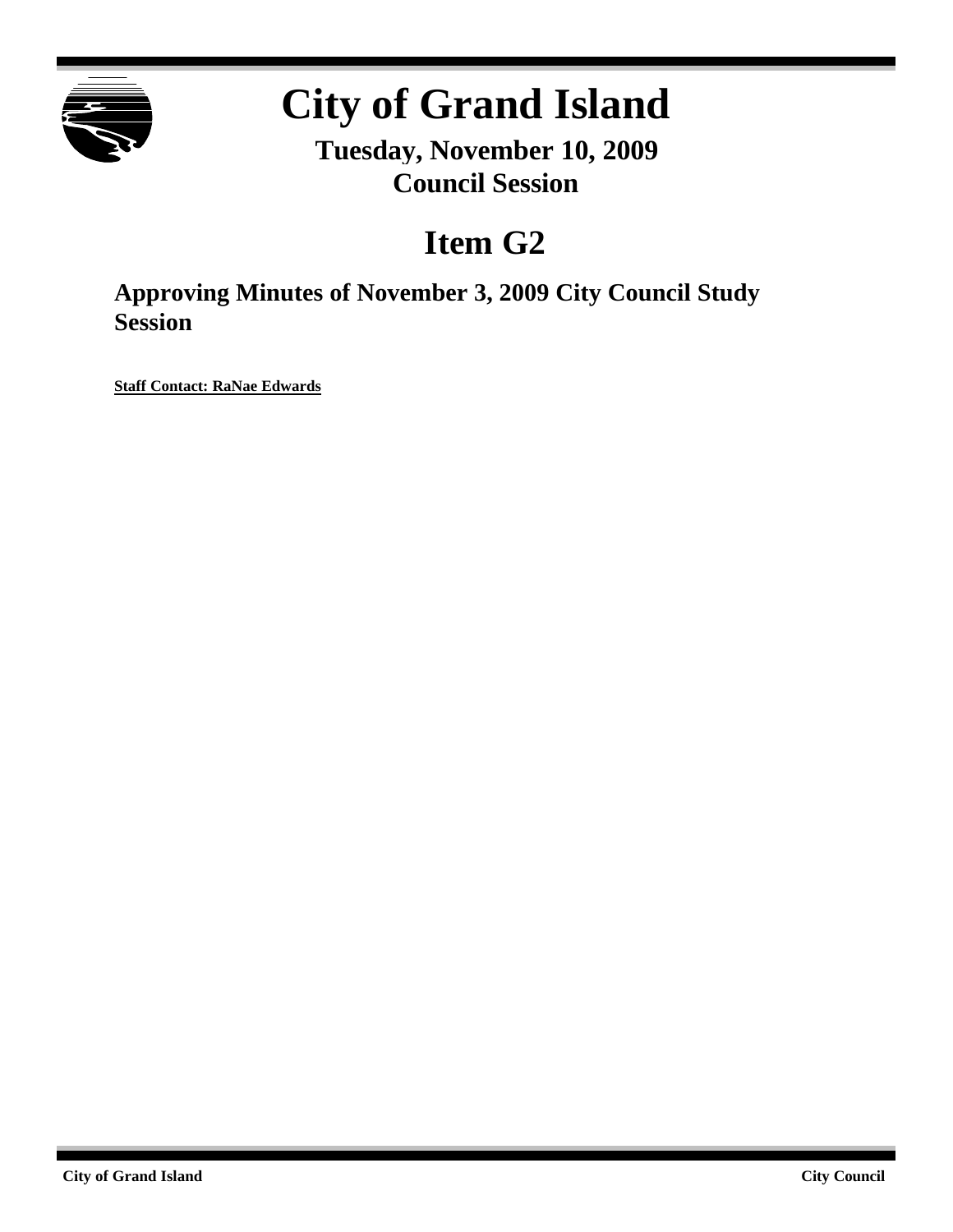## CITY OF GRAND ISLAND, NEBRASKA

## MINUTES OF CITY COUNCIL STUDY SESSION November 3, 2009

Pursuant to due call and notice thereof, a Study Session of the City Council of the City of Grand Island, Nebraska was conducted in the Council Chambers of City Hall, 100 East First Street, on November 3, 2009. Notice of the meeting was given in the *Grand Island Independent* on October 28, 2009.

Mayor Margaret Hornady called the meeting to order at 7:00 p.m. The following Councilmember's were present: Gericke, Zapata, Ramsey, Dugan, Carney, Haase, Gilbert, Niemann, and Meyer. Councilmember Nickerson was absent. The following City Officials were present: City Administrator Jeff Pederson, City Clerk RaNae Edwards, City Attorney Dale Shotkoski, Public Works Director Steve Riehle, and Finance Director Mary Lou Brown.

INVOCATION was given by Mayor Margaret Hornady followed by the PLEDGE OF ALLEGIANCE.

Presentation of Web Site Conversion. Wendy Meyer-Jerke, Public Information Officer and Paul Briseno, Assistant to the City Administrator reported that over the past year the city had undertaken measurers to increase communication and responsiveness to residents through expanded use of technology. A new web-site had been developed through Vision Internet which would streamline the internal updating process.

Recognized were Kurt Spiehs, Pat Larson, Paul Briseno, and Wendy Meyer-Jerke who worked on the web-site rebuild committee.

Presented were new capabilities of the site such as: e-notification tools, ability to produce forms and surveys that citizens could submit online, online polling, an "In the Spotlight" feature on the front page, Emergency Notification, a Document Central location, and a city-all calendar with search options according to departments and categories.

It was mentioned that several third party vendors had been incorporated into the new site. The Citizen Request Management System would allow City officials to better analyze needs and trends while increasing the amount of work accomplished by staff. Other features included: automatic reports, customer satisfaction surveys, follow-up communications to citizens, and the Grand Island Video TourBook. The Human Resources Department and Police Department both had interactive new tools in place to help better meet the needs of residents.

A demonstration was given of the new website showing easily-accessible online services, timely information updates, and the fresh vibrant look of the new website.

Compliments were made by several councilmember's concerning the great job the committee did and the look of the new site. Discussion was held regarding making this site available on mobile phones. Currently the site does not have this capability, but may in the future.